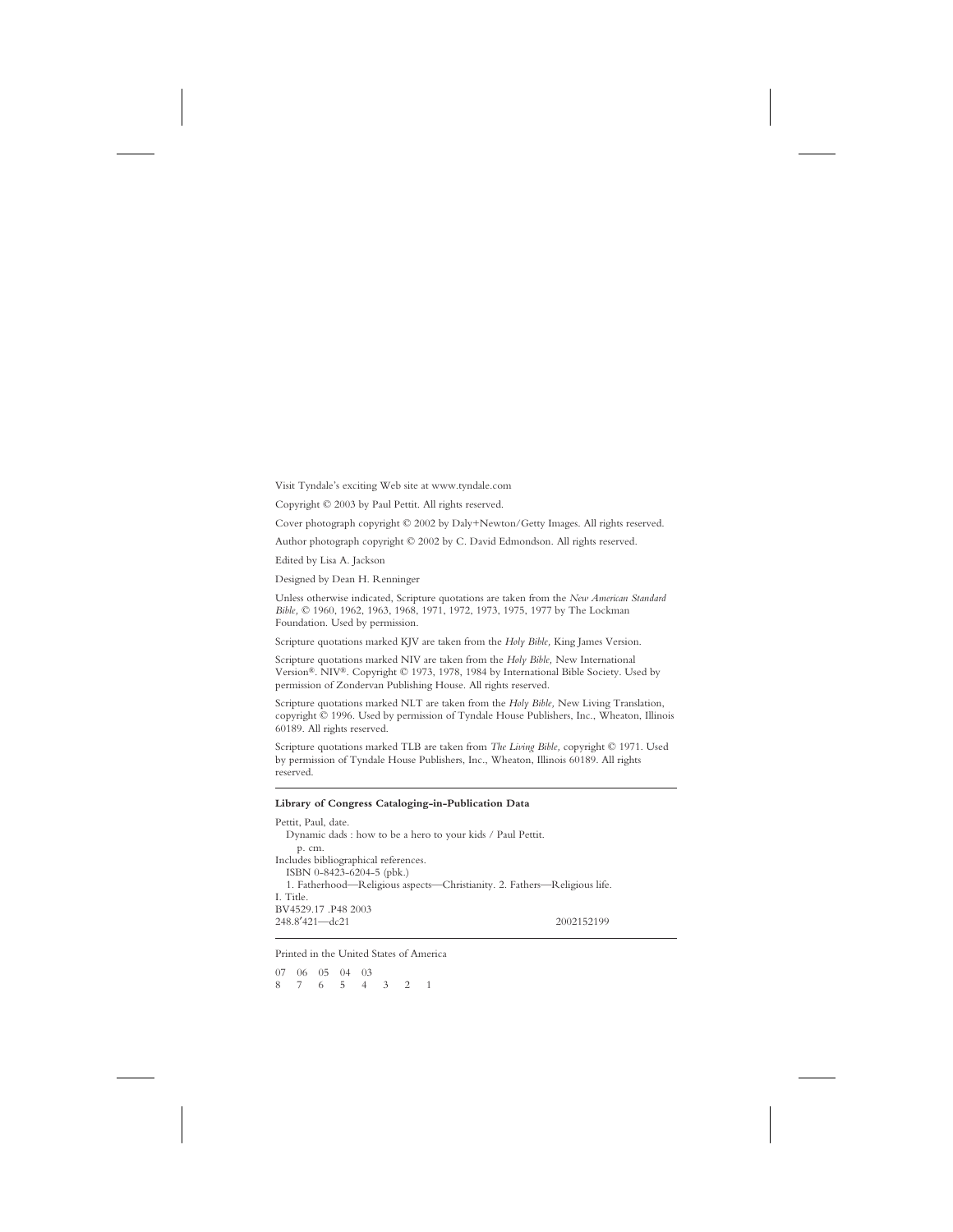**ACKNOWLEDGMENTS vii INTRODUCTION ix**

**CHAPTER ONE** The Power of an Involved Father **<sup>1</sup>**

**CHAPTER TWO** Becoming a Hero at Home **<sup>15</sup>**

**CHAPTER THREE** The Problem of the Uninvolved Father **<sup>25</sup>**

**CHAPTER FOUR** Authority: The Fathering Foundation **<sup>43</sup>**

**CHAPTER FIVE** Adoration and Acceptance: Cheering Your Children On **<sup>75</sup>**

**CHAPTER SIX** Accountability: The Importance of Authentic Community **<sup>89</sup>**

**CHAPTER SEVEN** Necessary Next Steps: What Do Dynamic Dads Do? 107

**APPENDIX A: LEGACY MAP 140**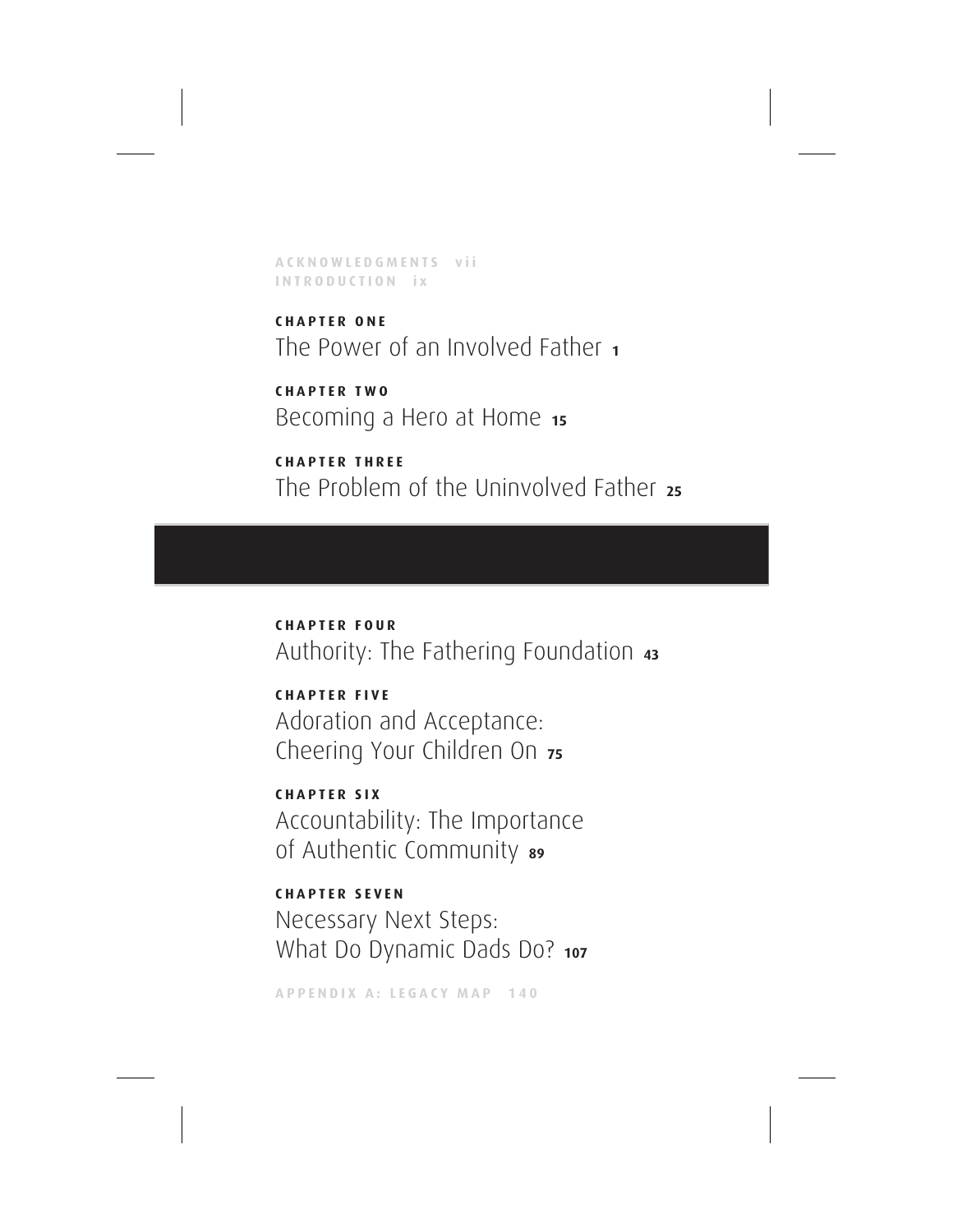### introduction

I HOPE READING this book helps you become a better father. Or to be more precise, I hope reading this book helps you to father better. Heaven knows we're in desperate need of better dads. I trust that reading through this work and struggling with the questions at the end of each chapter will stimulate your thinking regarding the legacy you're leaving.

It wasn't until I began working at Dallas Seminary's Center for Christian Leadership that I began to see the critical role fathering plays in the development of a family. At the center I direct an ongoing program called Spiritual Formation. Each of the seminary's master of theology students is placed in a small group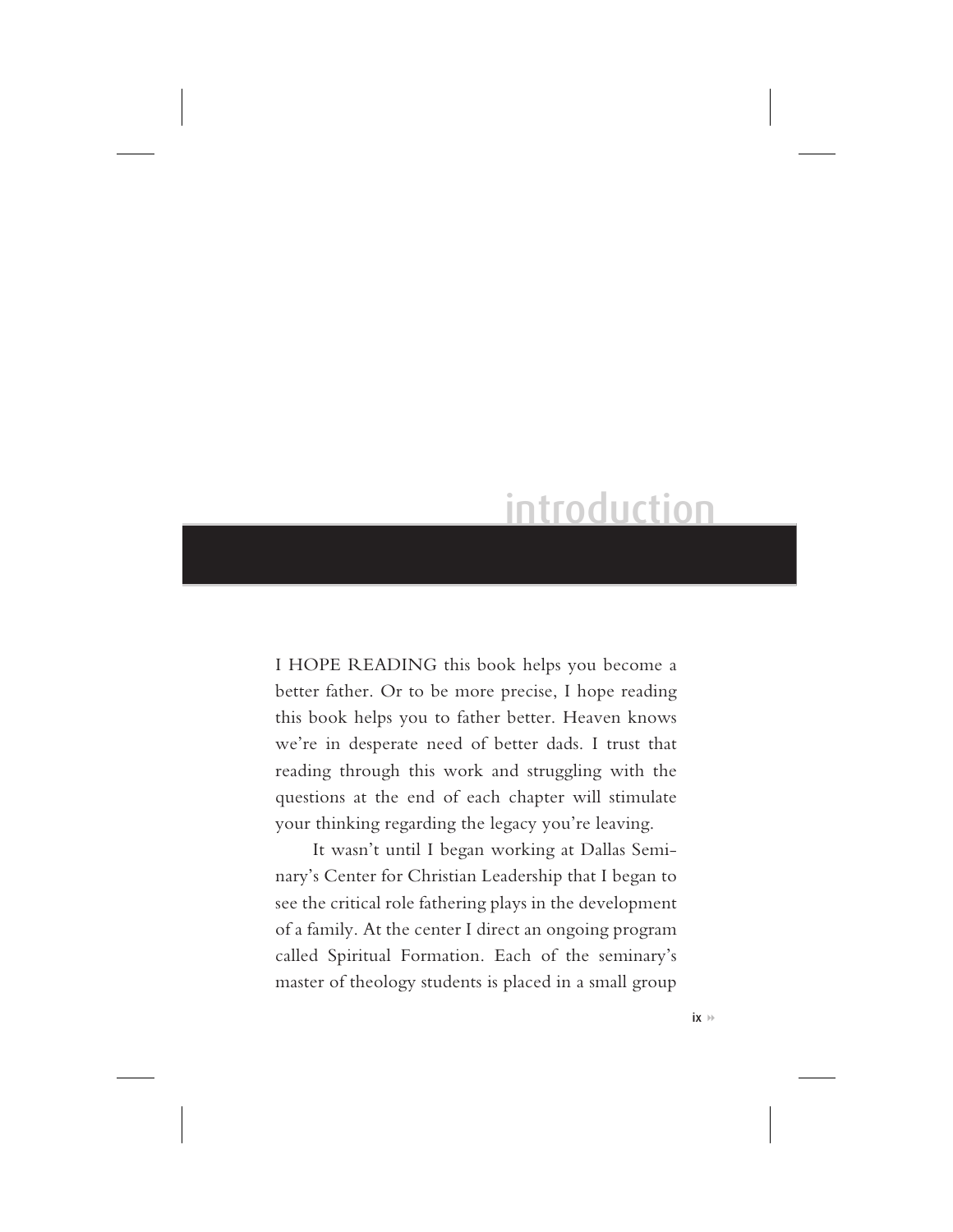with seven to nine fellow students. Faculty, staff, or upper-class students who have completed the program facilitate the small groups.

While working with these groups, I listen as students share their "life stories." It was here I first realized just how critical parenting is in the emotional development of the students. At the same time, I was working on doctoral studies in the area of human development and family issues. In addition, I was working through my own personal struggles with people pleasing and emotional distance in key relationships. This "perfect storm" of sorts led me to investigate the significant role the father plays in the emotional and spiritual development of his son or daughter.

The results have been amazing. It is from our own father that we develop a sense of "identity," an understanding of who we are in relation to the world around us. We inherently feel a connection with our mother, understanding that she brought us into the world after a warm, internal, symbiotic nine-month relationship. But it's the father who helps the child move into the outside waiting world. Unfortunately some fathers neglect this duty and leave their children to their own devices in figuring out who they are and how they "fit" in the world.

Encouraging fathers to make an emotional connection with their sons and daughters so they may pass on a godly legacy forms the purpose of this book. This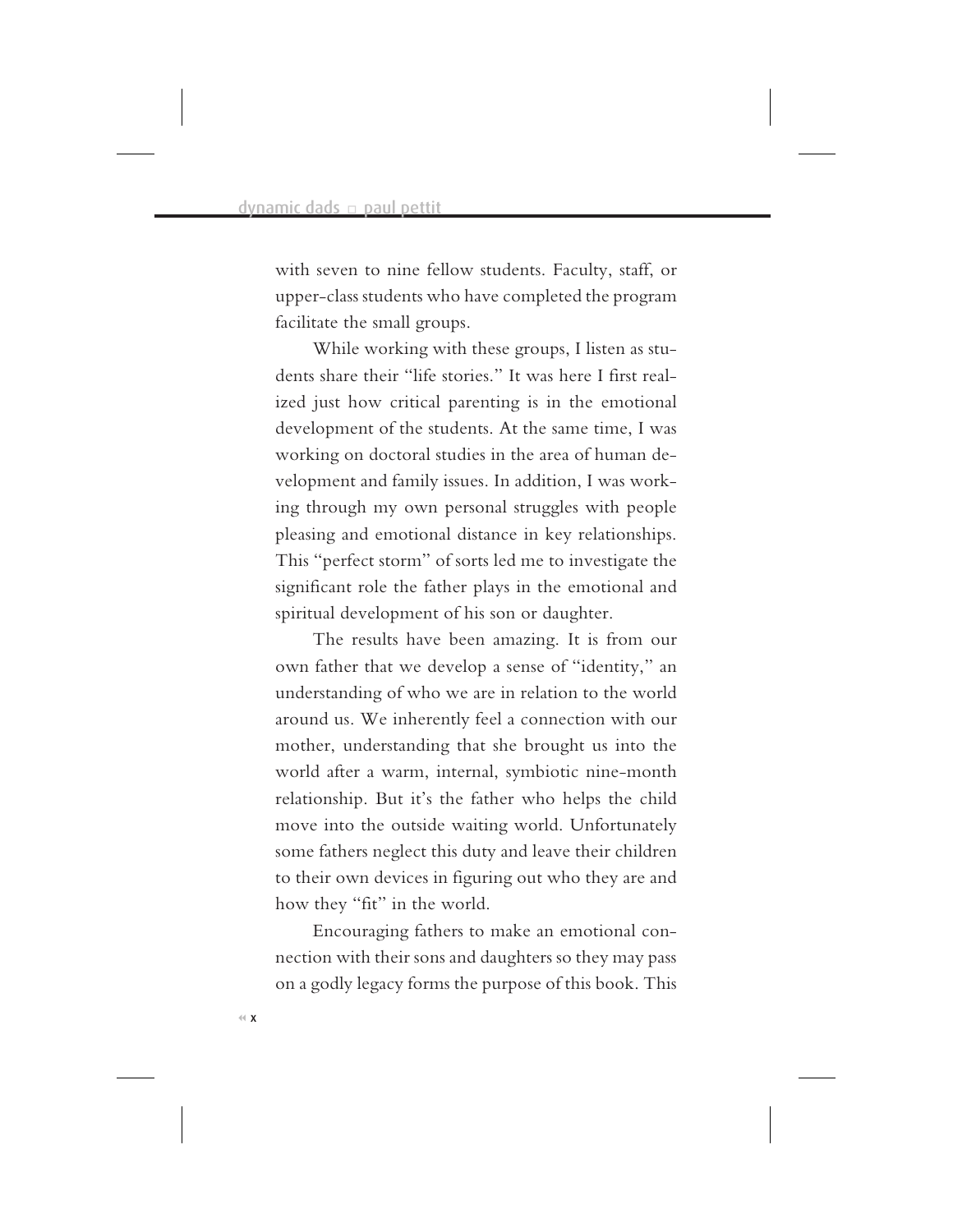main idea will be unpacked and applied in the pages that follow. Dads who work intentionally and strategically at making an emotional and spiritual heart connection often become heroes to their kids. Whether you're a brand-new dad, a single parent, or a seasoned veteran, I hope you'll find insights within these pages that spur you on toward your best fathering efforts.

Let me plainly state that I write from an evangelical perspective or worldview. This view upholds the Judeo-Christian foundation of the fatherhood of God and the explicitly Christian belief that His Son, Jesus of Nazareth, the Lord Christ, joins with the Holy Spirit in a trinity of unity.

My prayer for you and those who join us in this journey toward dynamic fathering is that this will become a different kind of book. Candidly, I pray you will become deeply involved with your children, making a heart-to-heart connection with each. I'm not going to sugarcoat the difficulty of leading your family. Allow me to pass along a promise at the outset. If you promise to read this book with an open mind and a willing heart, I promise to be as authentic as possible.

I have five children of my own. I can't promise reading this book will make raising your children any easier. Fathering well is a demanding, difficult endeavor. I want to shoot straight with you. I'm reasonably sure you're not looking for some quick fix or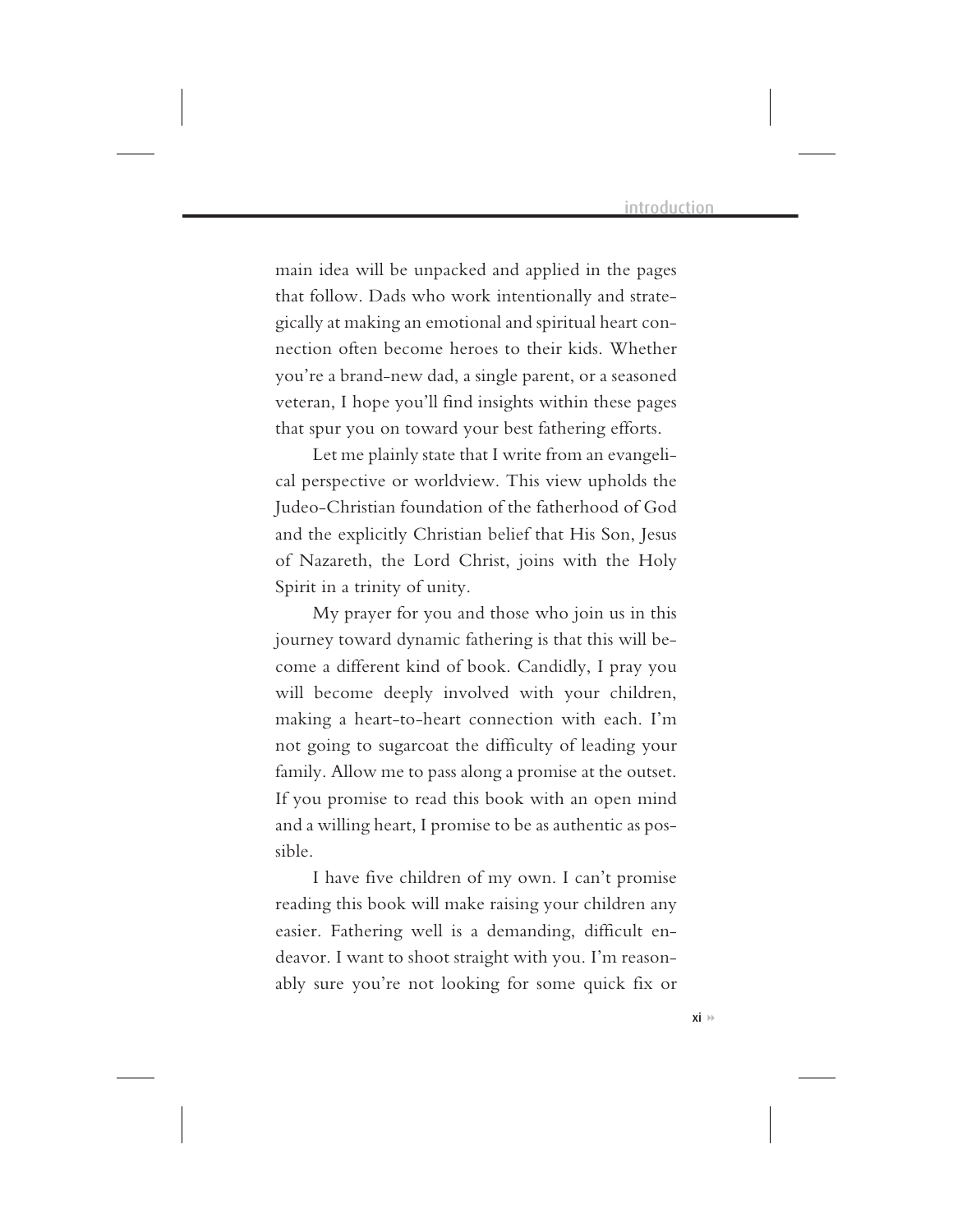secret formula that unlocks the fathering code. And I'm equally confident you've grown tired of following "these nine steps" or "this proven plan."

If you pore over the same Scriptures I do, it just seems God doesn't work that way. God is mysterious. His ways are often difficult to track or explain. And yet He delights in patiently working in our messy lives. His unshakable plan for us is sovereign and secure. And I firmly believe He smiles when He sees us father our charges well.

The famous orator T. De Witt Talmadge told the story of a young man who stood before a court of justice, waiting to be sentenced for forgery. The judge had known him since he was a child, for his father had been a famous legal light and his work on the law of trusts was the most exhaustive work on the subject. "Do you remember your father," asked the judge sternly, "that father whom you have disgraced?"

The prisoner answered: "I remember him perfectly. When I went to him for advice or companionship, he would look up from his book on the law of trusts, and say, 'Run away, boy, I am busy.' My father finished his book, and here I am."1 The great lawyer had neglected his own trust with awful results.

My deep desire is to see Dynamic Dads small groups spring up across the country. These small groups of fathers, islands of hope in a sea of fatherlessness, would meet to encourage one another in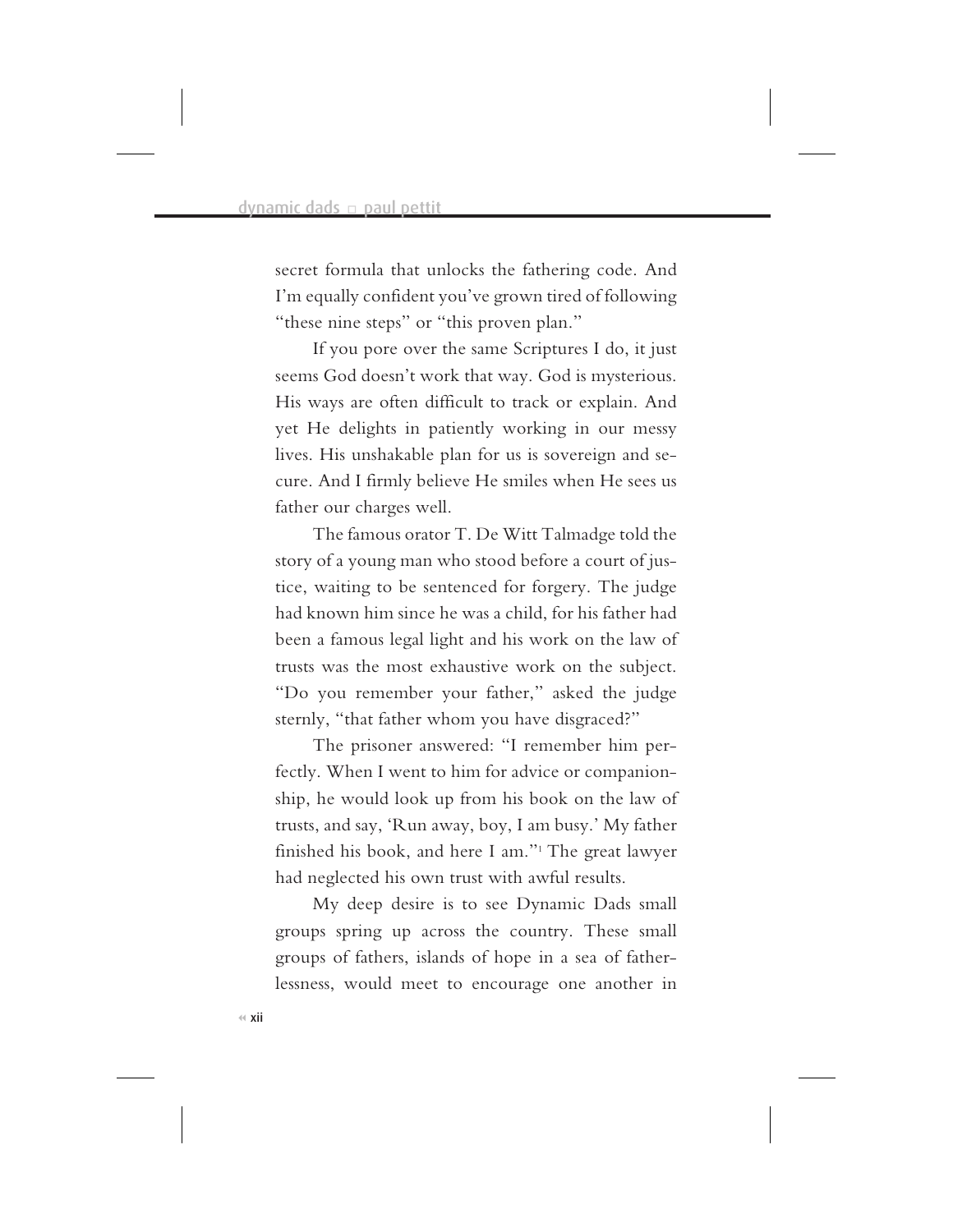their difficult yet highly rewarding task of leading their families. I am not trying to build a monument . . . but a movement.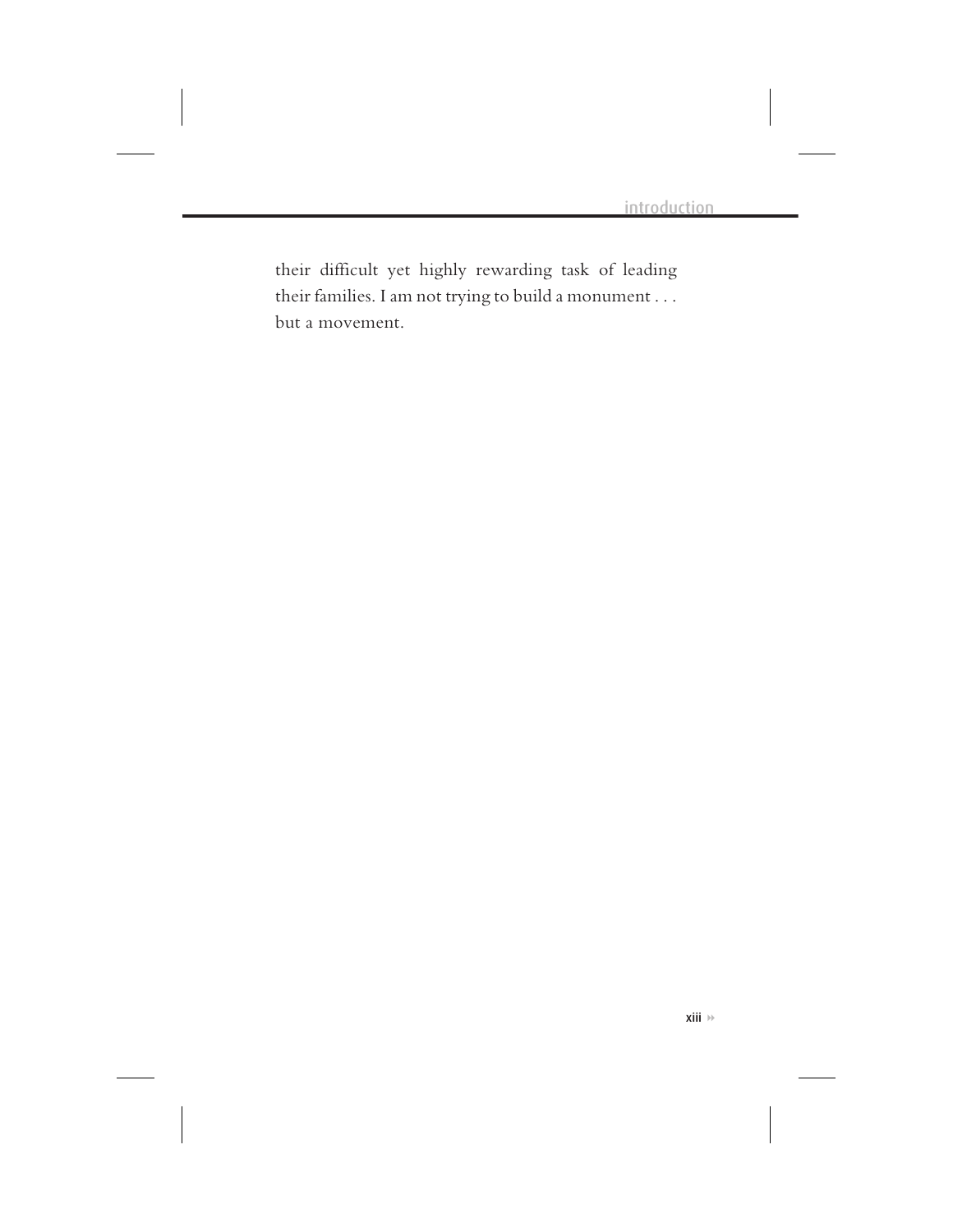*A study of seventy-five toddlers reported that children who were securely attached to their fathers were better problem solvers than children who were not securely attached to their fathers. Children whose fathers spent a lot of time with them and who were sensitive to their needs were found to be better adapted than their peers whose fathers were not as involved and were less sensitive.*

**M. Ann Esterbrooks** and **Wendy A. Goldberg,** "Toddler Development in the Family: Impact of Father Involvement and Parenting Characteristics," *Child Development* 55 (1984): 740–752.

----

*It is a wise father that knows his own child.* **William Shakespeare** *The Merchant of Venice*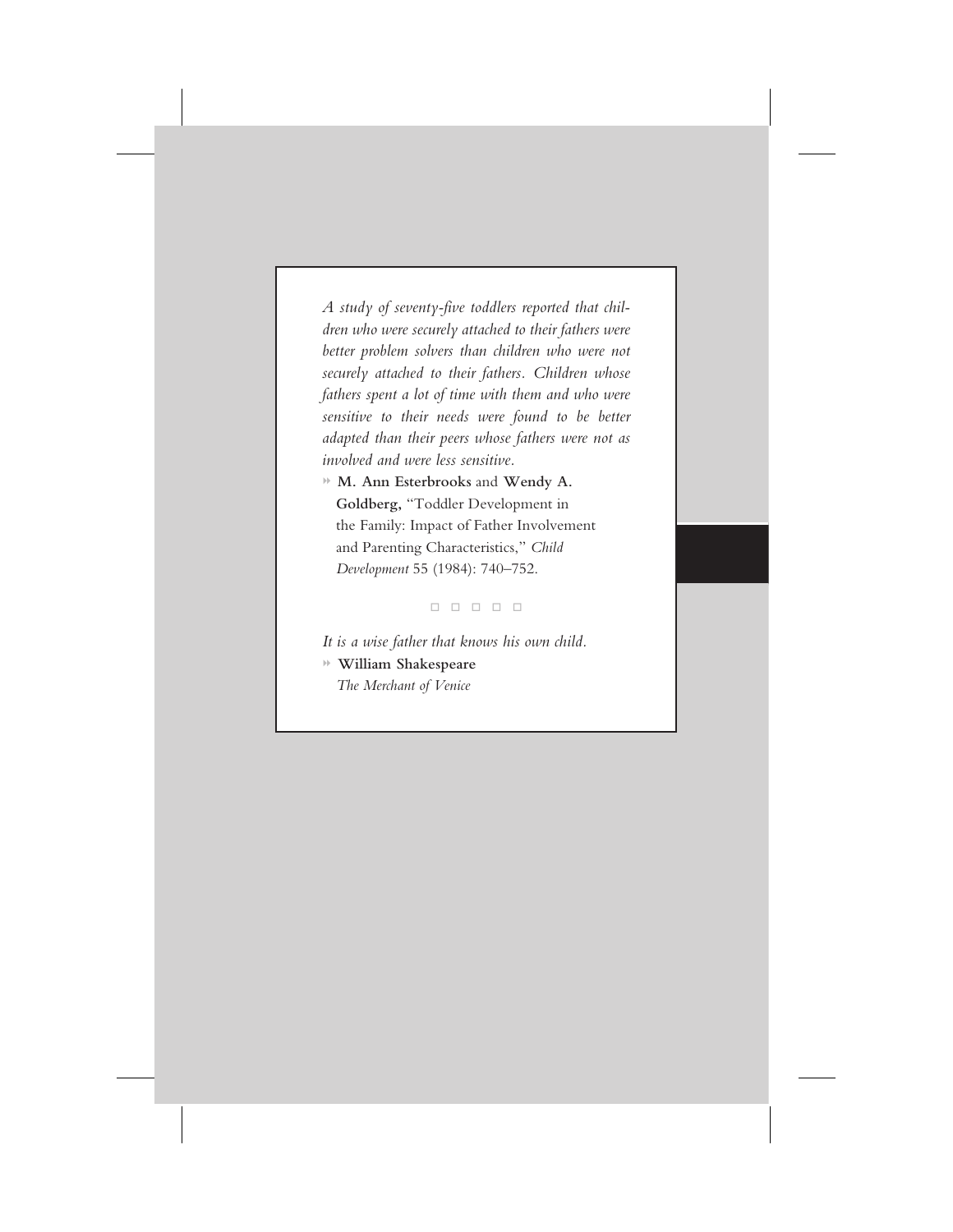# **HOW TO BE A HERO TO YOUR KIDS CHAPTER ONE** involved father the<br>**power** of an

I love being a father. I love it when I arrive home from work and my kids race down the driveway to see who can be first to give me a hug. I enjoy lying with my kids late at night telling them homespun bedtime stories. Whatever else I accomplish with my time on the planet, I'm trying to give my best energy to the fathering task.

As president and founder of the nonprofit organization Dynamic Dads, however, my heart breaks for the child being raised in a fatherless home. The statistics regarding father absence are staggering, mind numbing, depressing. The numbers are glibly tossed around on the radio and television talk shows on which I appear with other fathering researchers.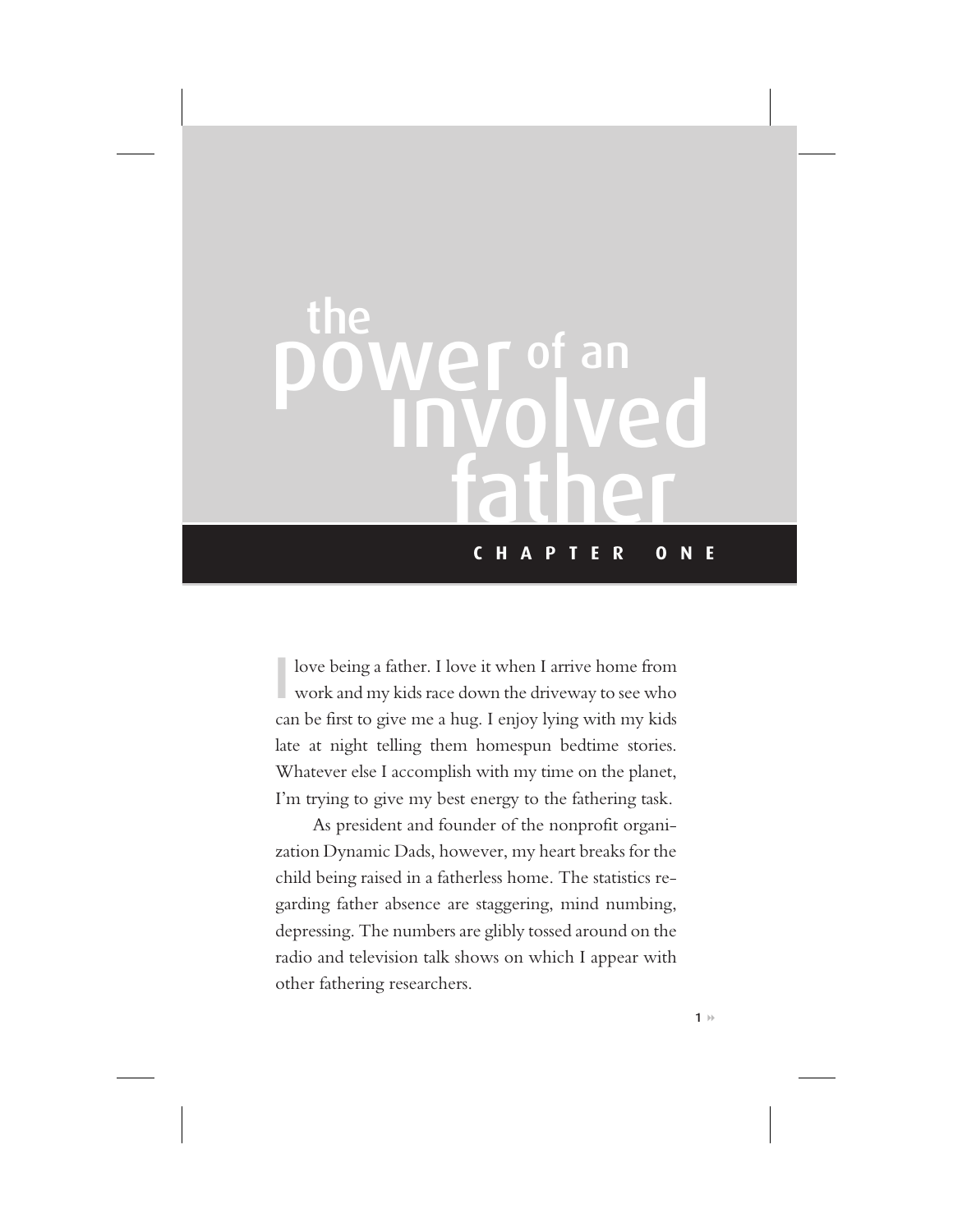Take an unblinking look at an ugly fact: Tonight in the United States of America, one out of every three children (twenty-four million) will go to sleep in homes in which their biological fathers are not present.<sup>1</sup>

Statistics, however, are cold, lifeless numbers. They alert us to a problem and for that I am grateful. But rarely do they move us to feel or to act. In addition, numbers don't have names. Statistics represent people and things, but numbers are not the people themselves. My heart does not break for the statistics but for the children: children who have never had a bedtime story read to them by an adult male, children who continually wonder who they are and where they came from, children who stay home from father/son or father/ daughter nights at school. I admit it, kids with no dads move me to compassion. Children who continually long for a father put a lump in my throat.

Consider this sampling of the most current research:

- Of students in first through twelfth grades, 39 percent—or 17.7 million—live in homes without their biological father.<sup>2</sup>
- More than a quarter of all American children-26.6 percent, or 19.2 million—live in homes without a biological, adoptive, or stepfather present.3
- After remaining below 5 percent for decades,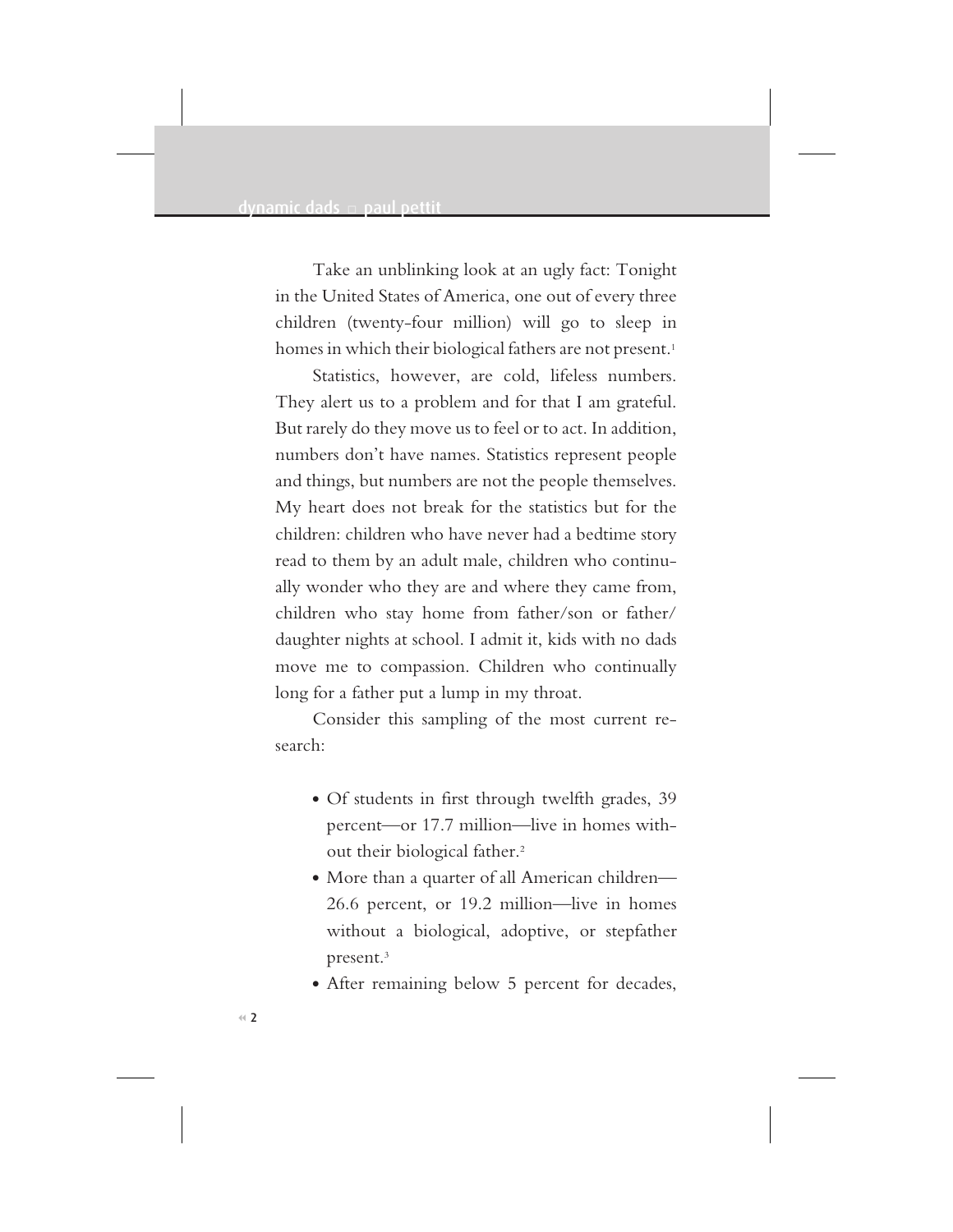the proportion of births occurring out of wedlock rose *600 percent* between 1960 and 2000.4

The problem of fatherlessness and father absence is compelling enough in itself. However, men who are present in a home physically yet remain emotionally and spiritually distant only compound the problem. It's as if a ghost is slinking around inside the home. How does this happen? And why is this problem so widespread?

According to the most up-to-date studies, the problem is closely related to men who spend vast amounts of time at the workplace or job site and much less time nurturing, interacting, and connecting with their sons and daughters at home. In a telephone survey of two hundred parents and two hundred children ages twelve to fifteen, 34 percent of teens and 34 percent of parents reported that parental work obligations were the *main reason* families do not spend more time together.5

In this book, I'll address the problem of father absence head-on. It's too devastating a problem to pull any punches. Lives are at stake—the lives of your children and mine. In addition, I'll show you my strategic plan I call a "legacy map" (see Appendix A on pages 140-141) that you can use to prioritize the future choices you make in your ongoing interactions with your son or daughter.

This is a book of hope. If you aren't one already, I believe you can become a Dynamic Dad, a man who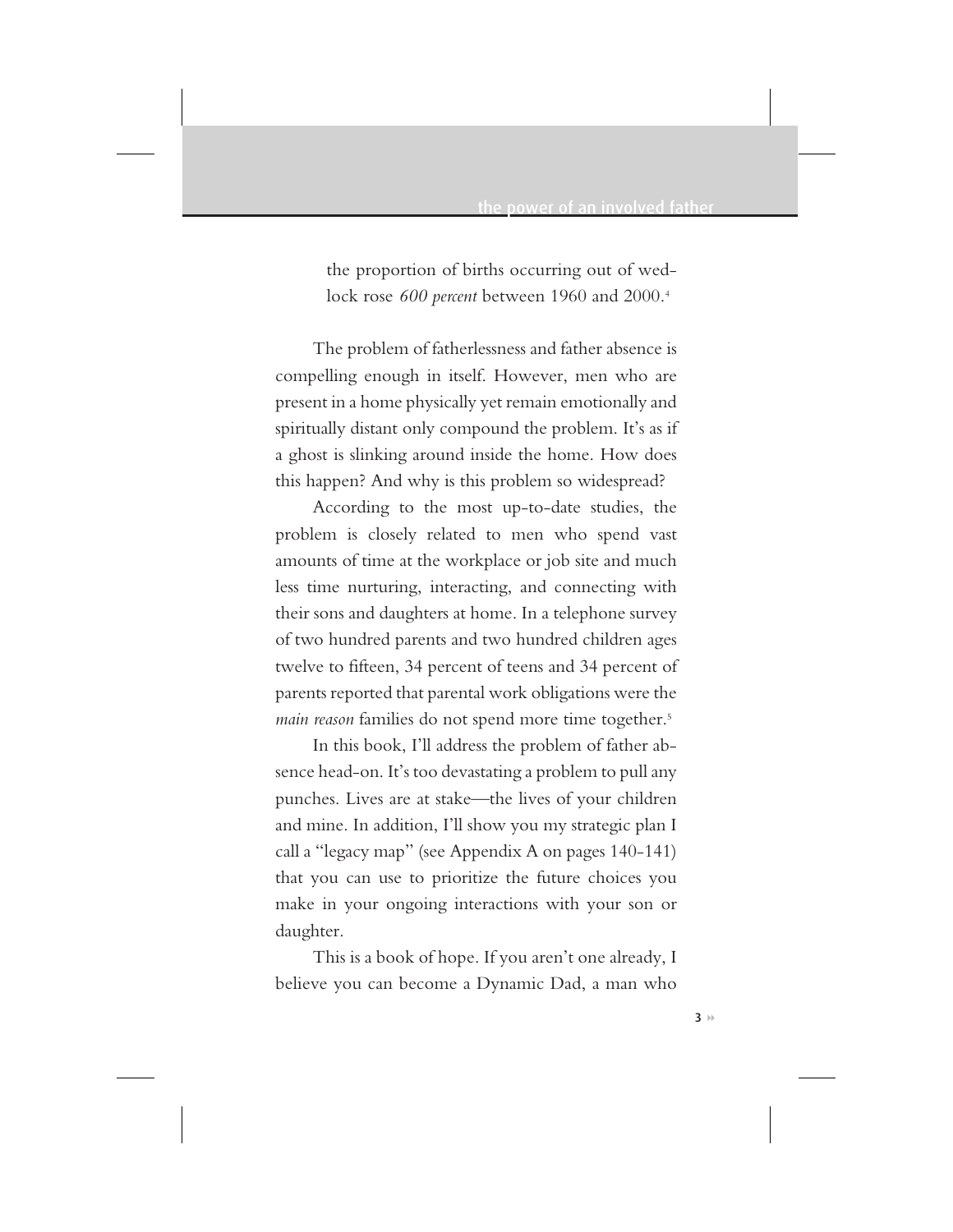wins at work *and* at home. I wrote this book to address the great dichotomy I sense among the men I meet. More than likely, you're a hard worker who wants to perform a good, productive service in the marketplace. I applaud you for being a hard worker and providing for your family.

On the other hand, you also feel the tug of home. You may be an effective worker at the office and hear the applause of coworkers and supervisors spurring you on. Yet you also hear the faint, distant cry of your child

## gary rosberg dynamic dad

Gary Rosberg is a Dynamic Dad. He and his wife, Barbara, can be heard daily on the nationwide radio call-in show, *America's Family Coaches... Live!* Each day they calmly field calls and dispense biblical counsel on relationship issues, family dysfunctions, and personal problems. They also faithfully travel across the country speaking to receptive audiences on similar topics. To look at this sharp couple from Des Moines, Iowa, one would think they've experienced smooth sailing from day one. But Gary tells audiences a different story. Living in the Rosberg home hasn't always been easy.

admission, he was spending more and more time at the office,<br>away from his home and family, and less time nurturing his own<br>charges. Oddly enough, he was trying to fix the overwhelming<br>marriage and family problems of those While diligently working on his doctoral degree, Gary continued to carry a heavy caseload of counseling patients. By his own admission, he was spending more and more time at the office, away from his home and family, and less time nurturing his own charges. Oddly enough, he was trying to fix the overwhelming marriage and family problems of those he was counseling while failing to see the large one he was creating in his own home!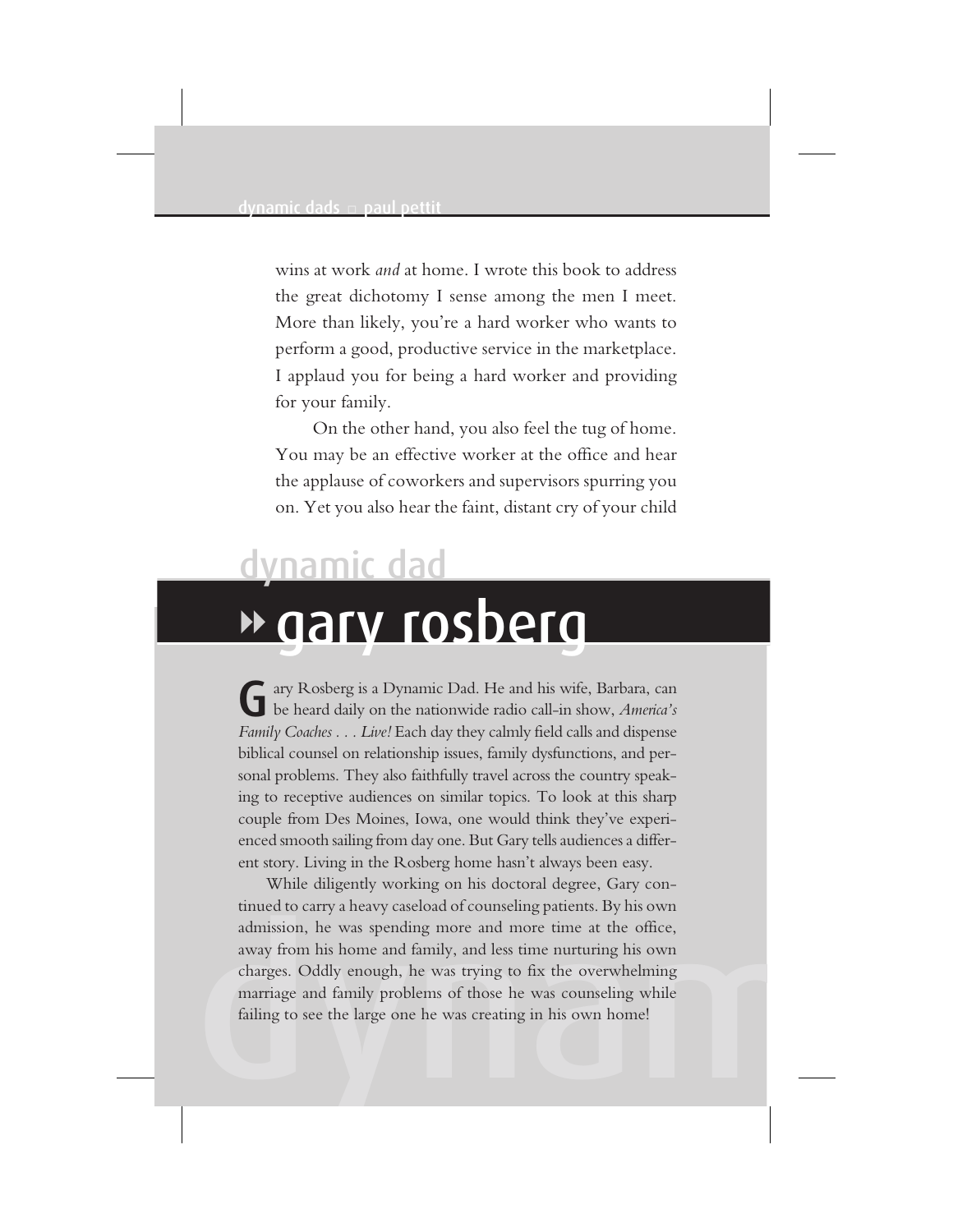pleading with you to interact at deeper, more meaningful levels of authenticity, vulnerability, and intimacy. I understand. My wife and I have been blessed with five children and it's a difficult, demanding balancing act.

If you want to win at work, you've probably formed a strategy to accomplish that task. Winning in the marketplace takes long hours of serious dedication. While the financial payoff can be handsome it's often quite costly to the emotional health and longterm stability of your family.

May I ask you a penetrating question? Are you as

It all came crashing in on Gary when his youngest daughter presented him with a crayon portrait she'd drawn of their family. She carefully explained to her daddy every detail, including each family member. Finally Gary was forced to ask where he was in the picture. His little girl bluntly told him he was not in the family picture because he was never home. Ouch!

That day Gary determined life in the Rosberg home would be different. He began to scale back the counseling caseload and make healthy family decisions regarding his packed schedule. Over time, Gary began to reconnect with his wife and children.

special times spent with his new grandson, Mason. Gary is a won-<br>derful example of a dad who recognized he was making poor<br>fathering decisions but stopped the bleeding before his family<br>passed out.  $\square$ Now Gary Rosberg can be heard telling America stories about special times spent with his new grandson, Mason. Gary is a wonderful example of a dad who recognized he was making poor fathering decisions but stopped the bleeding before his family passed out. □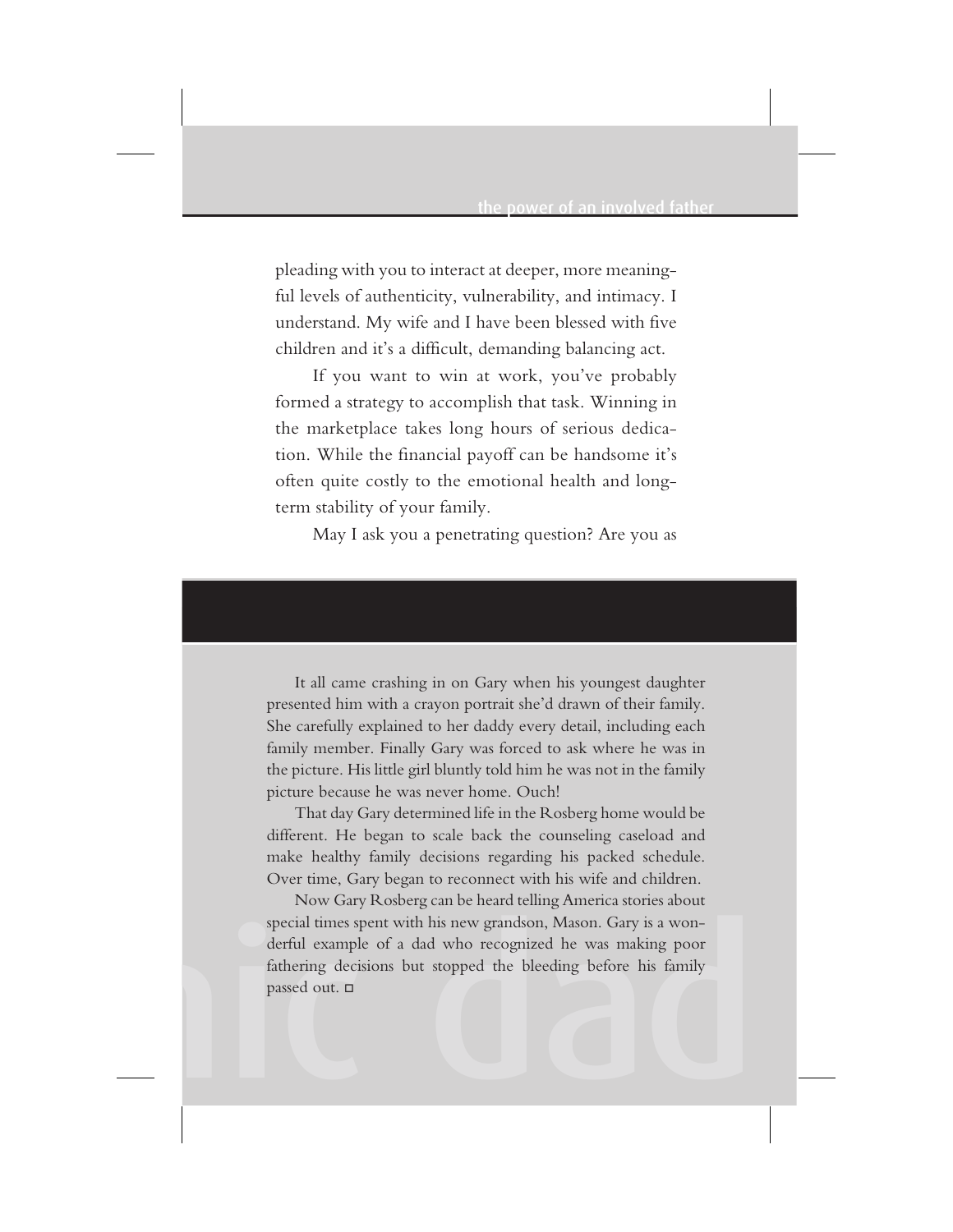determined to win at home as you are at work? Have you learned to balance the deadlines and demands of the job *and* the tremendous task of fathering? It's my prayer that this book will take you one step closer toward accomplishing that lofty goal.

Winning at work feels heroic. Whether you're spending time capturing market share, building homes, putting out fires, or repairing software bugs, you receive ongoing financial and emotional incentives in response to what you do. But, where's the reward for heroism at home? No one's ever applauded one diaper I've changed. And believe me, if you walked into a room and lined up all the diapers I've changed on my five children through the years, placing them on the floor and then stacking them end to end, that room would smell really bad.

No one has ever awarded me a pay raise for telling bedtime stories with flair, spooning in strained carrots accurately, or disciplining with love and respect. Most of the time when I'm involved in these activities my children and I are the only ones in the room. You probably sense where I'm headed with all of this: effective fathering is often a thankless job.

It's my deep desire to change your thinking in this arena. By looking at the most current research and sharing stories that emanate from the heart, I hope to convince you that committed, involved fathers are the undisputed heroes of a civil society.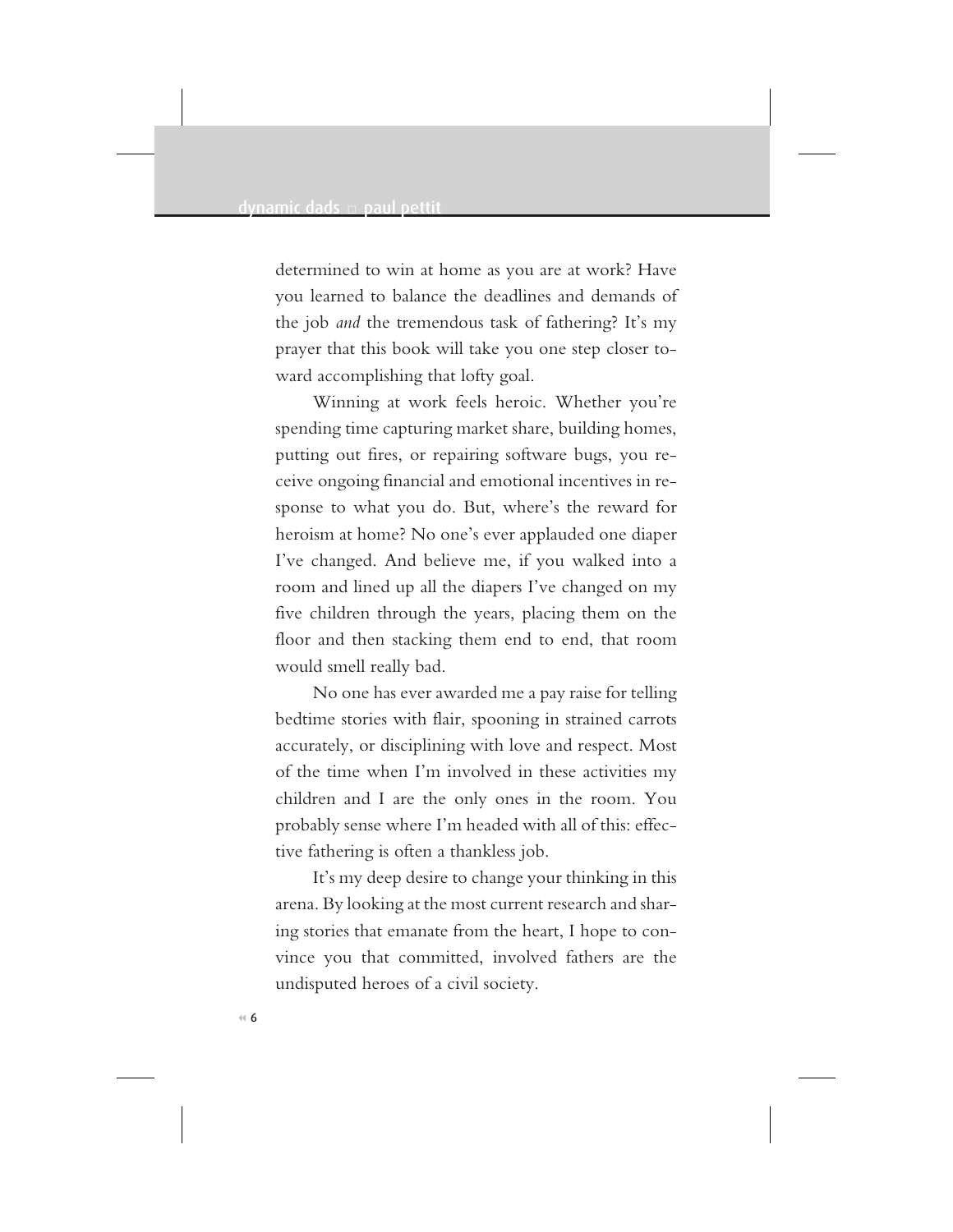First, though, it is important to recognize that several cultural factors weigh against men becoming heroes at home:

- It takes time to invest in sons and daughters, time often spent accumulating greater income instead.
- Sexual promiscuity before marriage delays the forming of families.
- Poor fathering habits and patterns are passed down the family tree.
- Many men are insecure in their masculinity, thus in their fathering.
- No-fault divorce laws encourage familial breakup.
- Our technological, industrial society decreases fathers' time in the home.<sup>6</sup>

With all of these antifathering forces arrayed against building effective, go-the-distance families, can we really hope to accomplish anything worthwhile? I believe there are indeed many men who desire to accept the fathering challenge. In fact, I believe you're one of them.

One man who was a winner at work and a hero at home was the former head coach of the Dallas Cowboys, Tom Landry. Landry seems to be popping up all over Dallas these days. Most mornings I drive down the newly renamed Tom Landry Highway and play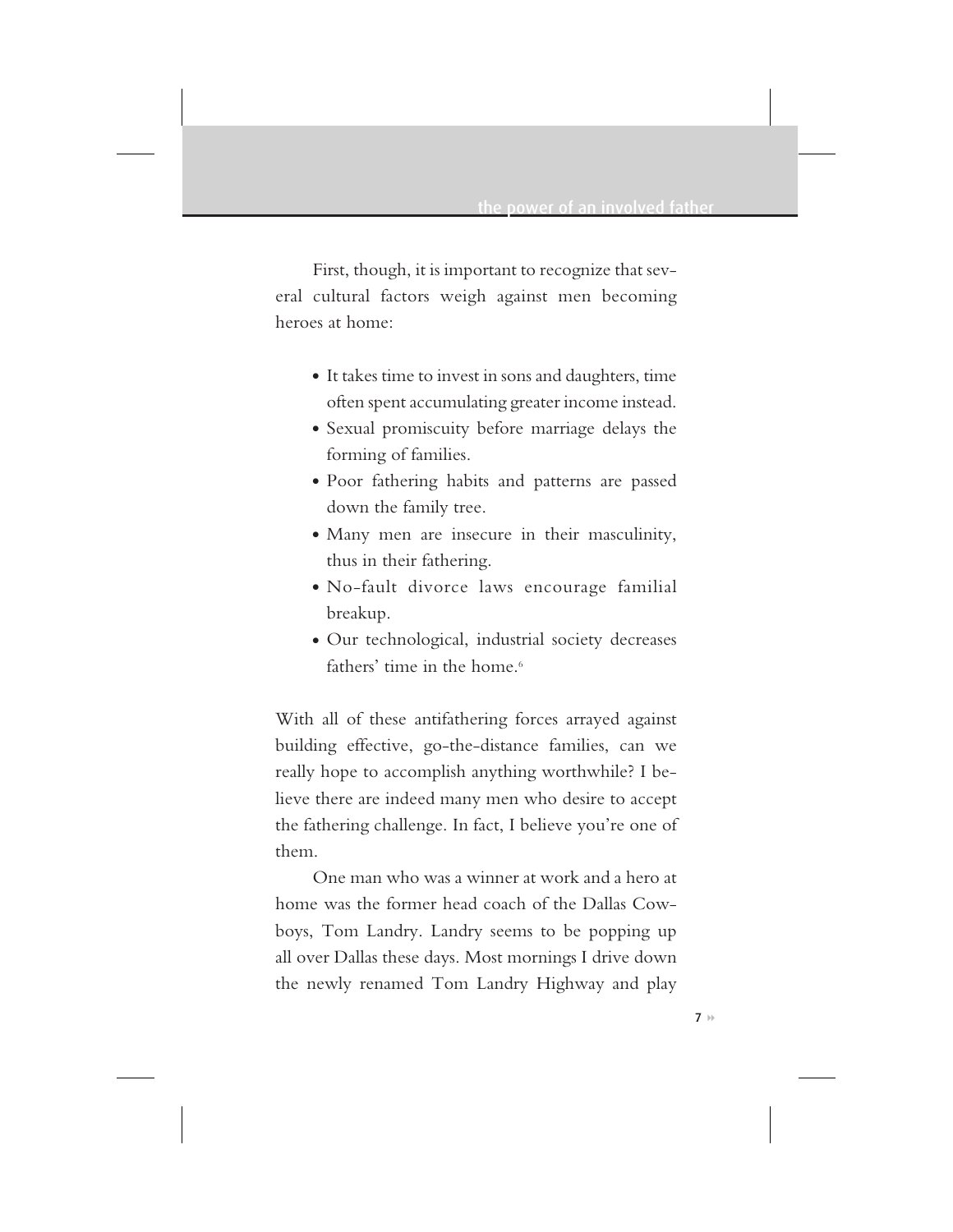basketball at the Tom Landry Fitness Center. In addition, an eight-foot-high bronze statue of the famous coach recently debuted outside Texas Stadium. That monument stands today as a testament to Landry's heroism. What's so unusual about Tom Landry emerging all around Dallas? He's no longer on the planet. Talk about a lasting legacy!

When he was alive, Landry would take his football team to Thousand Oaks, California, each summer for six weeks of grueling twice-daily practices. People still quote Landry's definition of leadership as the model for moving people toward a common goal: "My job is to get these men to do what they don't want to do, in order for them to achieve what they have always dreamed of achieving." If you're going to be an effective father, you're going to have to lead. Tom Landry knew how to lead.

Tom Landry's funeral was held February 17, 2000. It seemed as if the entire city of Dallas attended the event. When you're a man of Tom Landry's stature, you don't just have one funeral, you have three.

The first was a highly private, military graveside service for family and close friends. Many of us who admired the great coach for his erudition on the sidelines didn't realize he had been a World War II airman. During the war, he flew thirty combat missions in a B-17 Flying Fortress with the 493rd Squadron of the U.S. Eighth Air Force.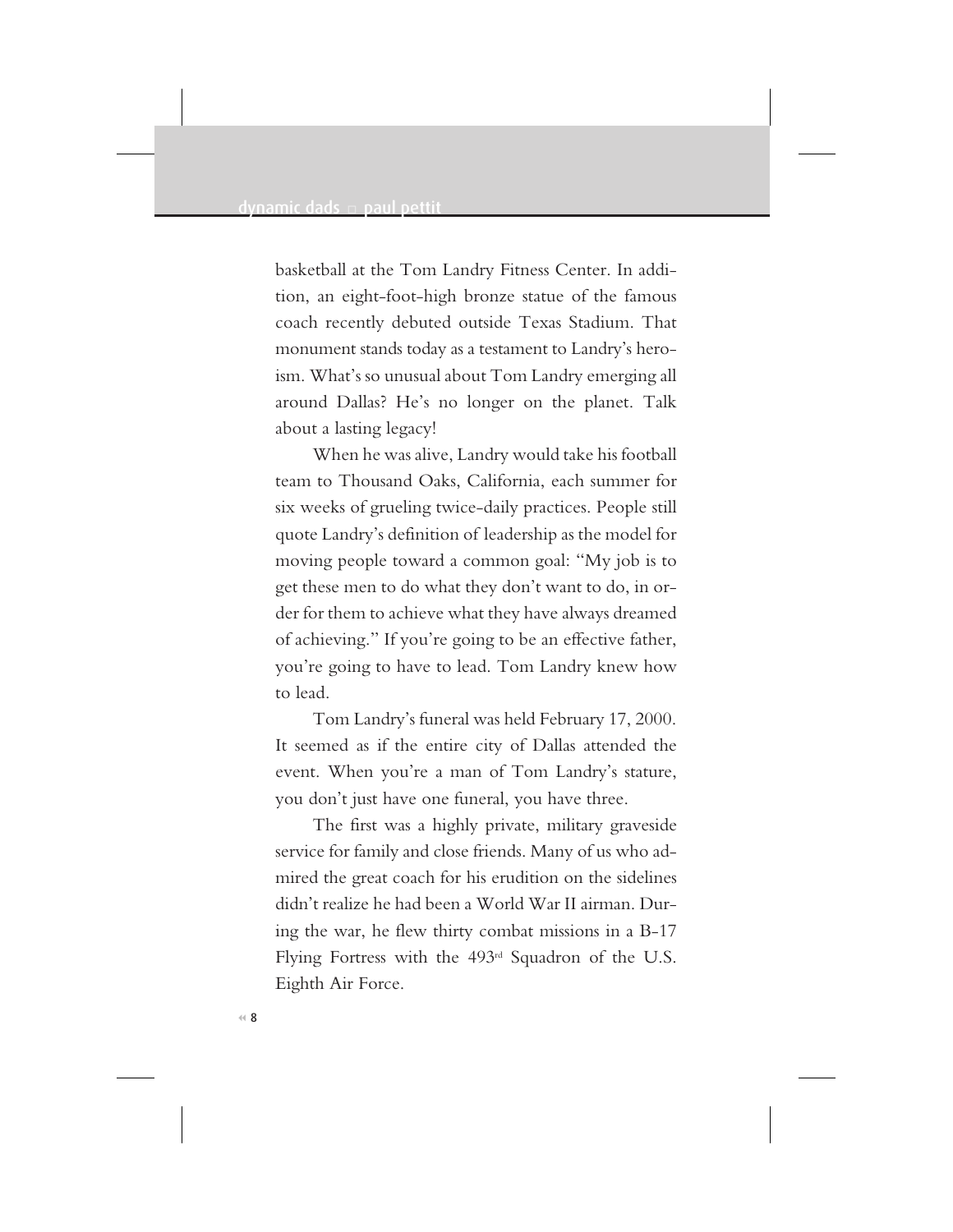I was privileged to attend the second funeral service of the three. It was held in Landry's home church, Highland Park United Methodist, located in the heart of Dallas. This particular service was scheduled for those who knew Landry as friend, neighbor, or coworker. Since I assisted the Board of Incorporate Members at Dallas Seminary, of which Landry was a twenty-three-year member, I was fortunate and honored to attend. As I walked toward the beautiful gothic church building, a phalanx of radio and television reporters lined the entrance, quietly interviewing National Football League players, coaches, and broadcasters. Why so much interest? Here are but a few of the reasons:

Thomas Wade Landry was

- A 1990 NFL Hall of Fame Inductee
- The head coach of the Dallas Cowboys for twenty-nine years (1960–1988)
- The coach with the third all-time highest number of career victories (270 wins)
- Credited with introducing innovative concepts such as flex defense and multiple offenses
- Winner of five NFC championships, two Super Bowls, and an unprecedented twenty consecutive seasons

I was thinking about all of this as I nervously approached the old wooden front doors of the stately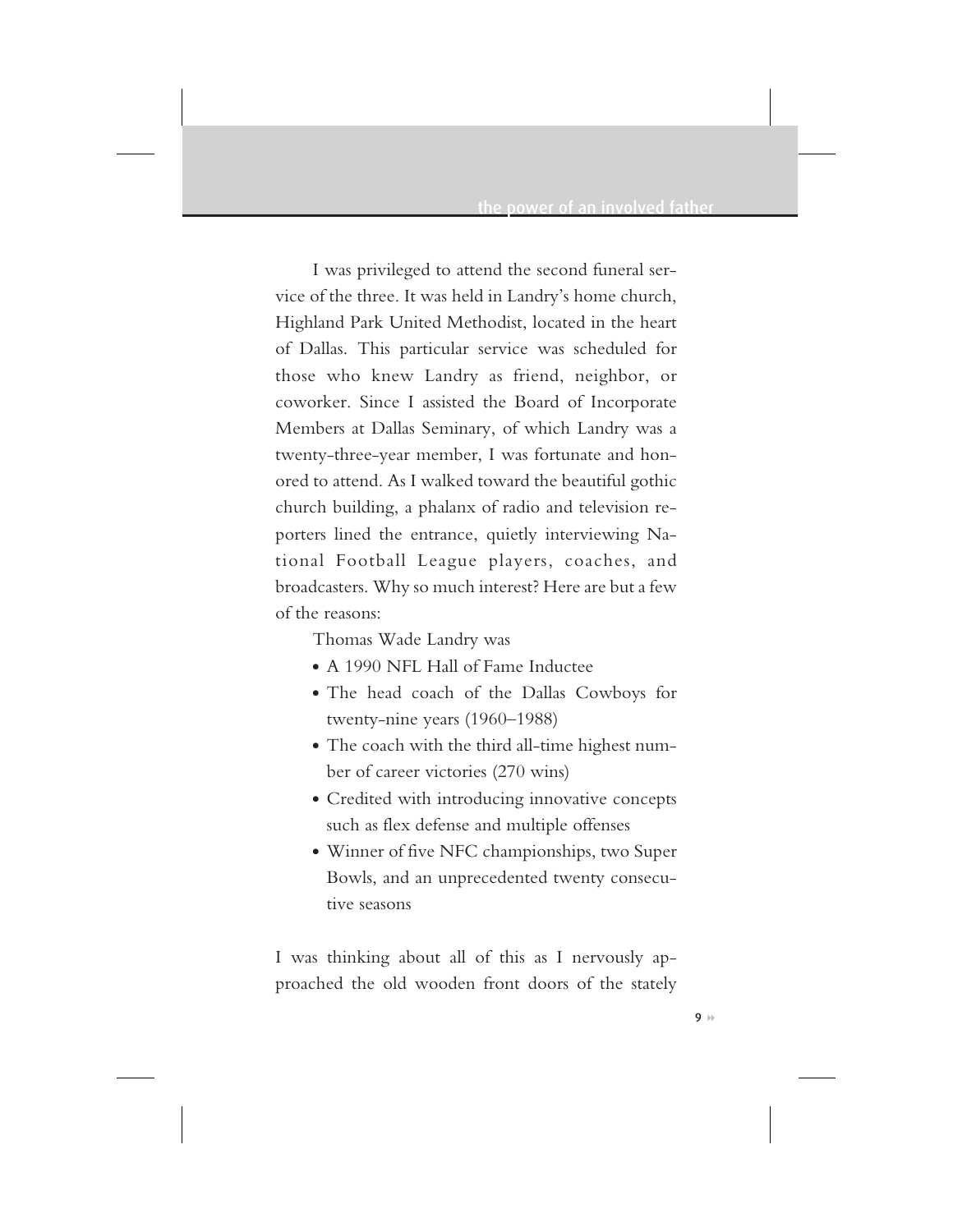church. As we stepped inside, a funeral home usher said quietly, "We're asking family and neighbors to sit on the left side; friends and coworkers to sit on the right." He then added, "And NFL players and coaches are to sit down front."

Now, I need to tell you, I played some high school football, and I was an equipment manager for my university team, so I wondered, if only for the briefest moment, *Can I pull it off?* Could I be taken as a back-up wide receiver, maybe a third-team defensive back? Could I slip down front and sit alongside the multimillion-dollar athletes?

Fortunately, I quickly snapped back to reality and slid into one of the pews about halfway down on the right-hand side of the sanctuary. Straining to look toward the front pews I saw many of the Dallas Cowboy football players I grew up admiring: Bob Lilly, Randy White, Harvey Martin, Tony Dorsett, and Charlie Waters. Current and former all-star players all showed up to pay last respects to their beloved coach.

During the service, the Reverend Mark Craig shared how Landry was a regular at worship service. He also humorously shared how Landry provided much needed help during church fund-raising drives. (Would you have turned down Coach Landry if he had shown up on your front step?) Hall of Fame quarterback Roger Staubach brought one of the most moving tributes. It was obvious that the two shared a kind of close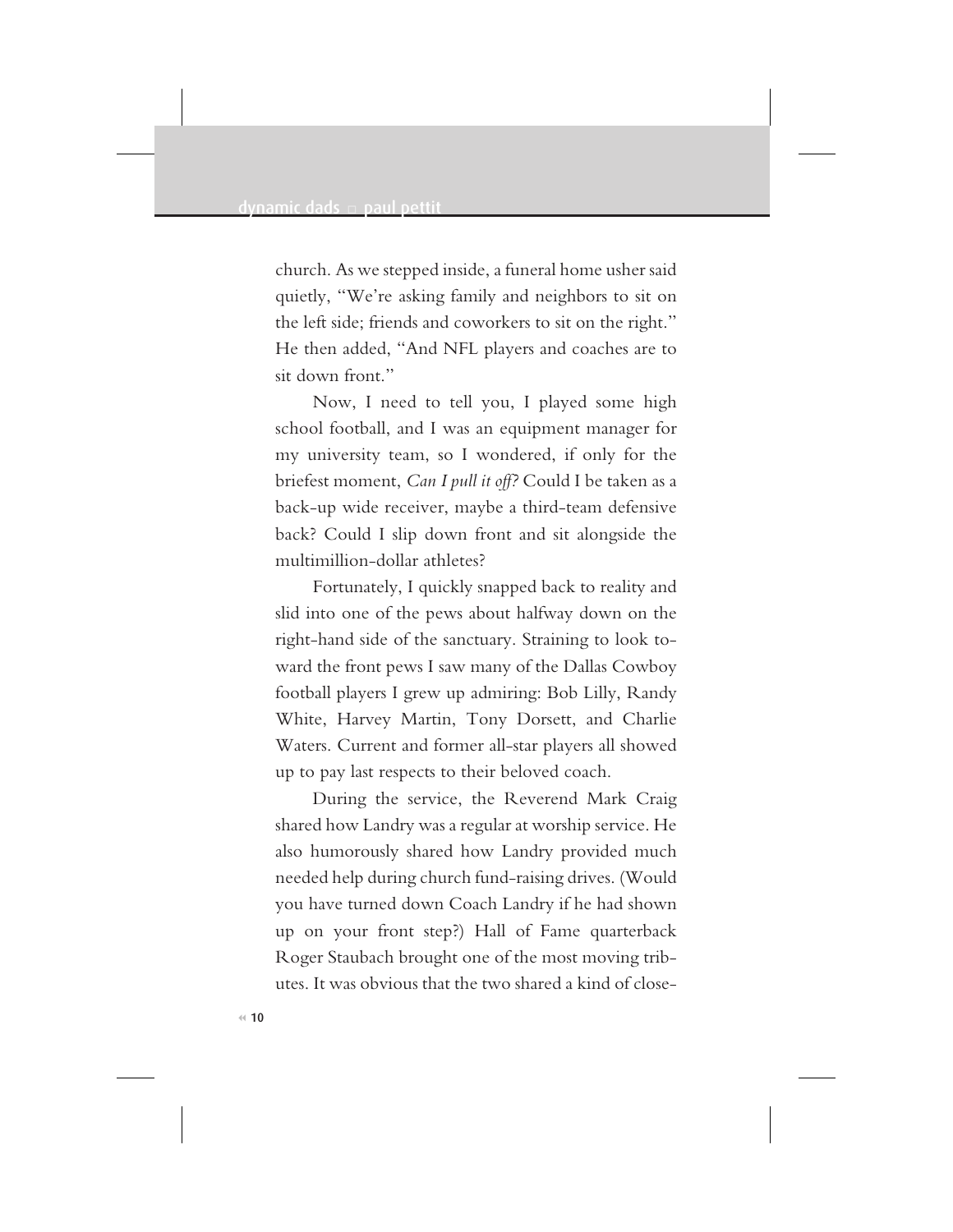knit, father/son relationship during their many winning seasons.

Staubach mentioned how meticulous Landry was with his ongoing preparation for upcoming games. He explained how Landry would studiously watch game

film of the opposing team's defenses until he found slight cracks and flaws. Then he would devise and outline a game plan to exploit those weaknesses. Once a rookie reporter, trying to embarrass the studious coach, quizzed Landry on why he never watched his own team's offensive plays but instead gazed steadily at

You, too, can win at home. By being consistent, committed, involved, and authentic you can be a hero to your wife and children.

the opposing team's defense. In typical Landry fashion, the coach calmly answered, "We've been running those plays all week in practice. I already know what my own team is doing; I'm watching to see how the defense reacts to the play I've just sent in." Few outfoxed the Cowboy's head man.

Staubach also described how the coach would tinker with the strategic game plan throughout the week. Then on Saturday night, before Sunday's big game, Staubach could always count on a late-night phone call. In fact, Staubach said, the routine became so much like clockwork, he would set the phone by his bedside and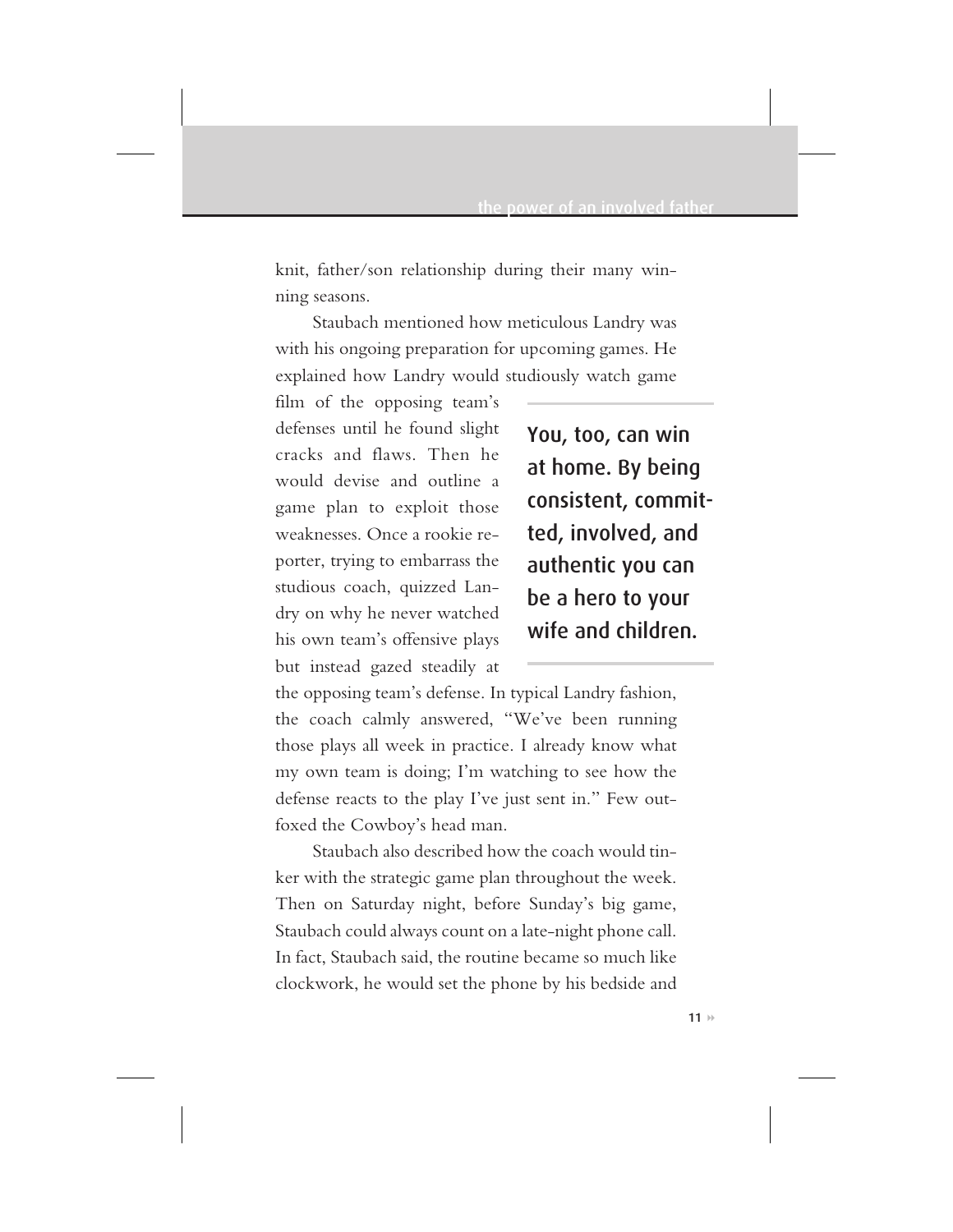mindfully rehearse the coach's game strategy. Then, Staubach shared, "When the phone rang, I would say, 'Hello,' but Coach Landry wouldn't even say, 'This is Tom' or 'How you doing, Roger?' He would just pick up like we had never left off from practice and answer me with, 'You know, I've been looking at this jump screen pass, and I think we should run the tight end out to the flank instead of what we talked about yesterday. Whaddya' think, Roger?'"

There wasn't a dry eye in the house. Everyone present sensed Roger Staubach not only greatly admired and respected Coach Tom Landry, but that he loved him like a father.

The service was about to get even better. The next scheduled speaker was Tom Landry Jr., the coach's son. The sanctuary grew eerily silent. You could almost hear people sucking in their breath. I believe the thought racing through minds was, *Uh oh, is this it, is this where it all breaks down and we hear how Landry was a great man in the world's eye and in the football arena, but just average at home?* Instead exactly the opposite occurred.

Tom Landry Jr. rose to the pulpit and delivered a heartfelt, moving tribute to his own father. Tom Jr. shared how deeply Coach Landry loved his wife, Alicia, and their children. He shared multiple examples of how his dad was both a winner on the field *and a winner at home.* At that point there were no dry eyes,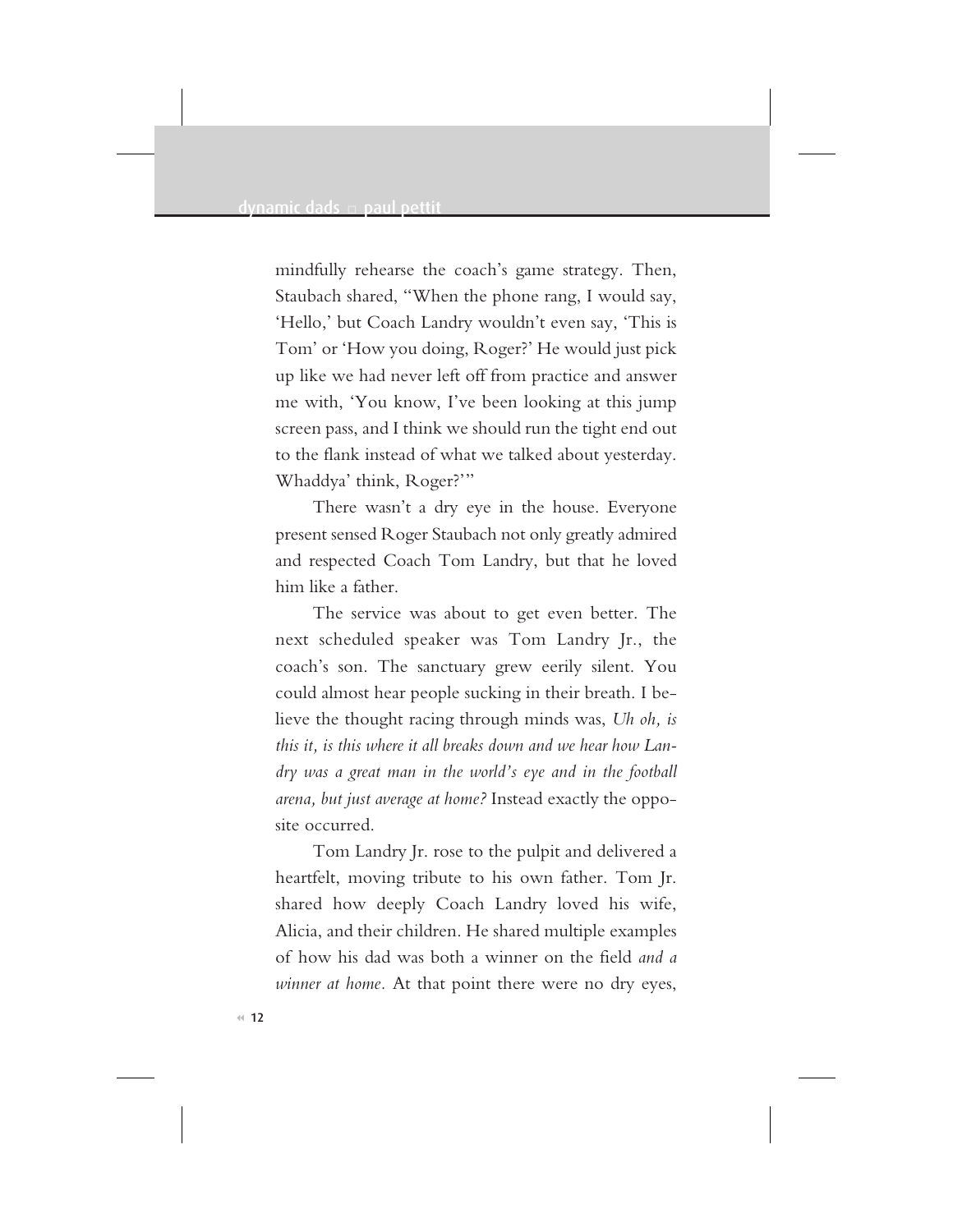only lumps in throats and sniffles in handkerchiefs! Grown men—NFL football players—were visibly crying at the front of the sanctuary. I had the sense that many men in attendance longed for a father like Landry, a hero they could have pointed to as their own.

No doubt Tom Landry was a hero and is now a legend. But don't think it's an unattainable position or status. You, too, can win at home. By being consistent, committed, involved, and authentic you can be a hero to your wife and children. Like Coach Landry before us, you and I can balance the difficult demands of work, marriage, and family. By God's grace we can be Dynamic Dads.

### GROUP DISCUSSION QUESTIONS

- *1. How involved was your own father in your life?*
- *2. Do you agree that being an involved, committed father can be considered heroic?*
- *3. Why is it so difficult to balance the demands of work, home, community, and family?*
- *4. Do you have a strategy for raising your children?*
- *5. Can you think of a man in your life you would call a hero?*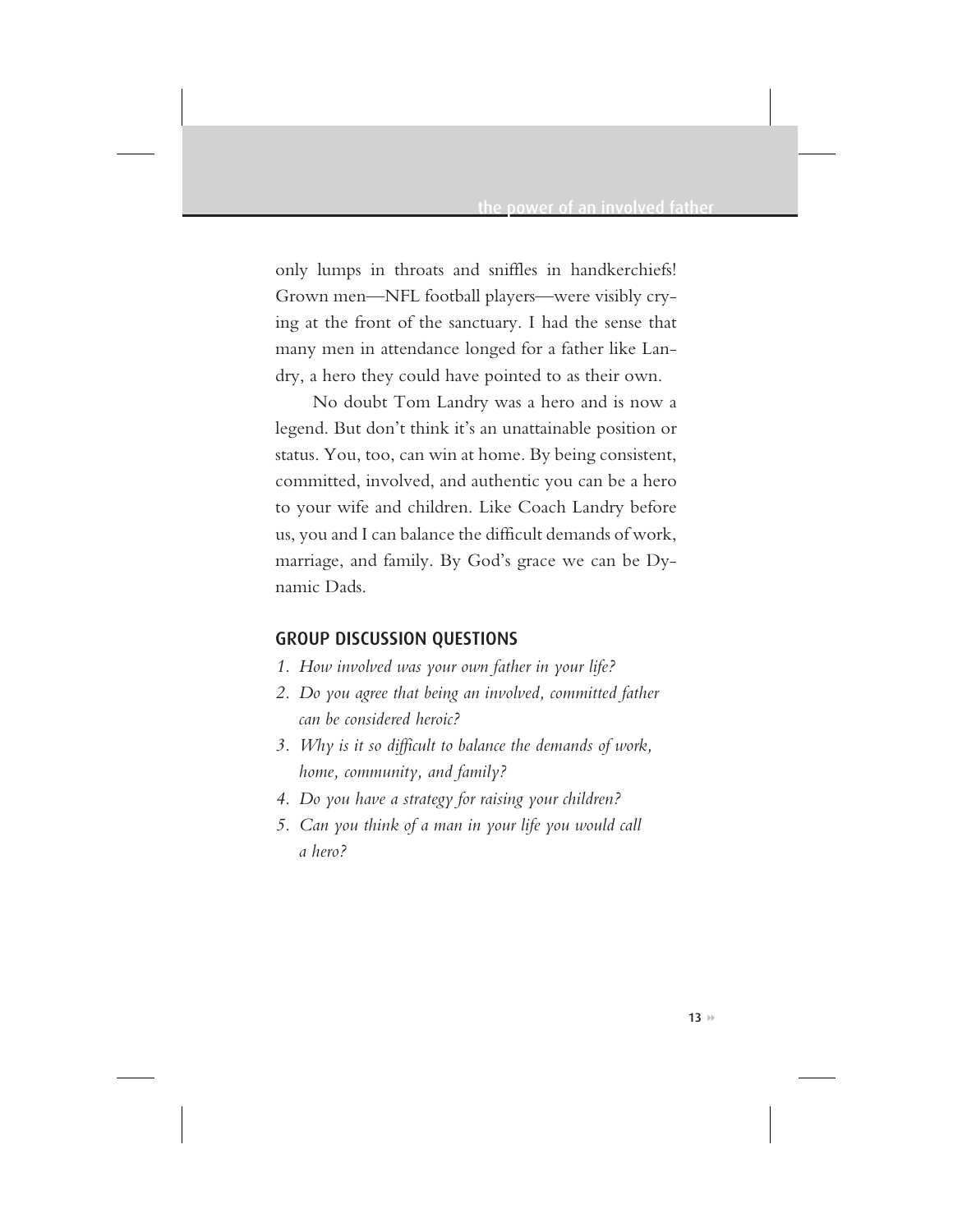## legacy map

| CHILD                     | <b>DAILY</b>                        | WEEKLY                      |  |
|---------------------------|-------------------------------------|-----------------------------|--|
| <b>LAUREN</b><br>age 11   | Hug                                 | Attend worship              |  |
|                           | I love you                          | Pizza night                 |  |
|                           | Bedtime prayer                      | Scream Team<br>cheerleaders |  |
| <b>AUSTIN</b><br>age 9    | Hug                                 | Attend worship              |  |
|                           | I love you                          | Soccer/football game        |  |
|                           | Bedtime prayer                      | Pizza night                 |  |
| <b>EVAN</b><br>age 7      | Hug                                 | Attend worship              |  |
|                           | I love you                          | Soccer/football game        |  |
|                           | Bedtime prayer                      | Pizza night                 |  |
| <b>HALEY</b>              | Hug                                 | Attend worship              |  |
| age 5                     | I love you                          | Pizza night                 |  |
|                           | Bedtime prayer                      |                             |  |
| <b>CHRISTIAN</b><br>age 3 | Hug                                 | Attend worship              |  |
|                           | I love you                          | Pizza night                 |  |
|                           | Bedtime prayer                      |                             |  |
|                           |                                     | net end results             |  |
|                           | Over a ten-year period I will have: |                             |  |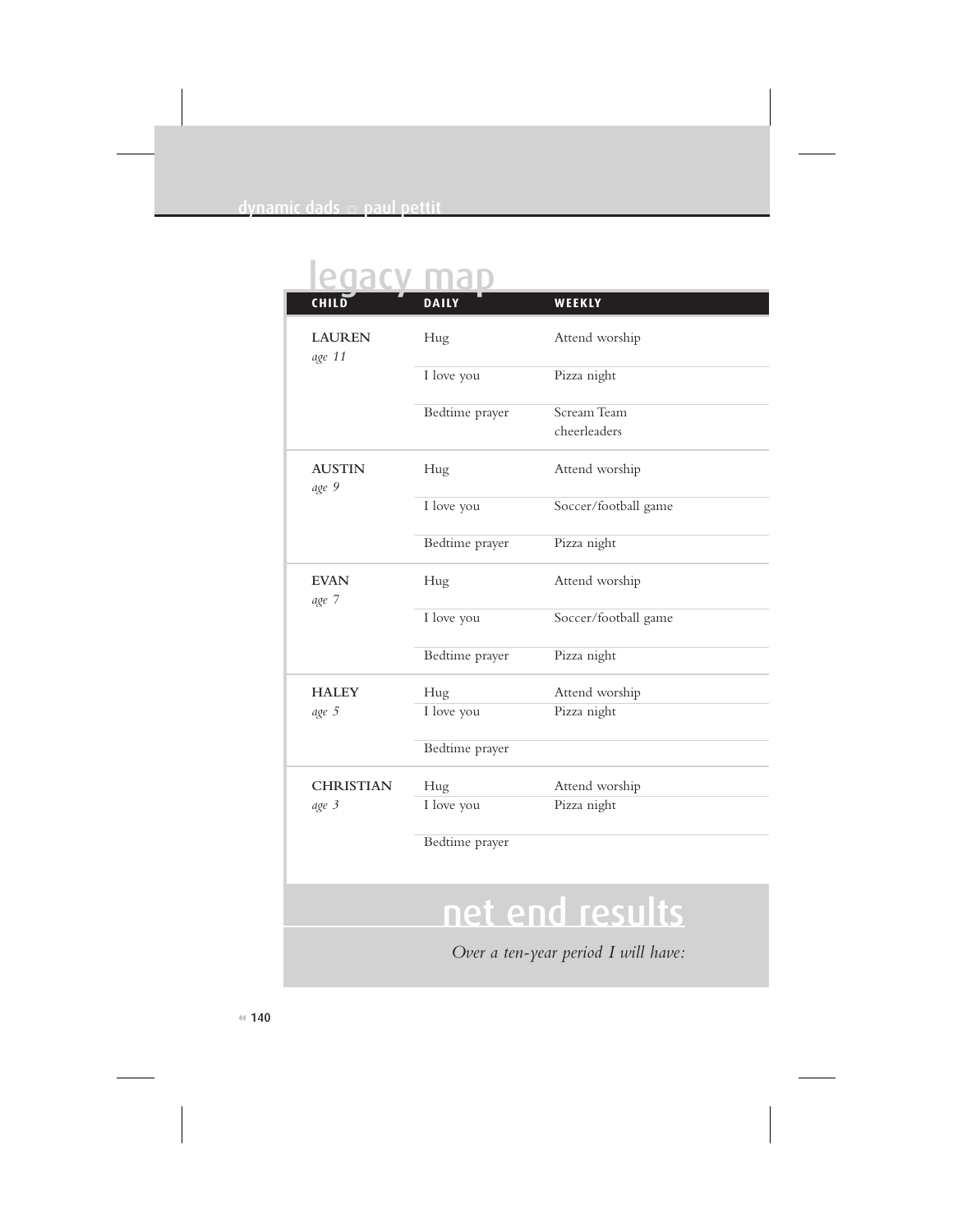| QUARTERLY          | <b>ANNUALLY</b>             | <b>SPECIAL EVENT</b>              |
|--------------------|-----------------------------|-----------------------------------|
| Lunch at school    | Family camp                 | Chicago's American<br>Girls store |
| Dance recital      | Weekend<br>at grandparents' | Six Flags over Texas              |
| Visit dad's office | Dad/daughter date           |                                   |
| Lunch at school    | Family camp                 | U.S. Open golf<br>tournament      |
| Golfing            | Weekend<br>at grandparents' | Birmingham, Ala., trip            |
| Visit dad's office | Fishing trip                | Six Flags over Texas              |
| Lunch at school    | Family camp                 | U.S. Open golf<br>tournament      |
| Golfing            | Weekend<br>at grandparents' | Moody Bible<br>Institute trip     |
| Visit dad's office | Fishing trip                | Six Flags over Texas              |
| Lunch at school    | Family camp                 | Six Flags over Texas              |
| Dance recital      | Weekend<br>at grandparents' |                                   |
|                    | Dad/daughter date           |                                   |
| Visit dad's office | Family camp<br>Weekend      | Six Flags over Texas              |
|                    | at grandparents'            |                                   |
|                    | Fishing trip                |                                   |

- Enjoyed Christian family camp: 10 times
- Sat with my child at school lunch: 40 times
- Attended worship, youth sporting event, and enjoyed family pizza night: 520 times.
- Said bedtime prayers,"I love you," and given hugs: 3,650 times.